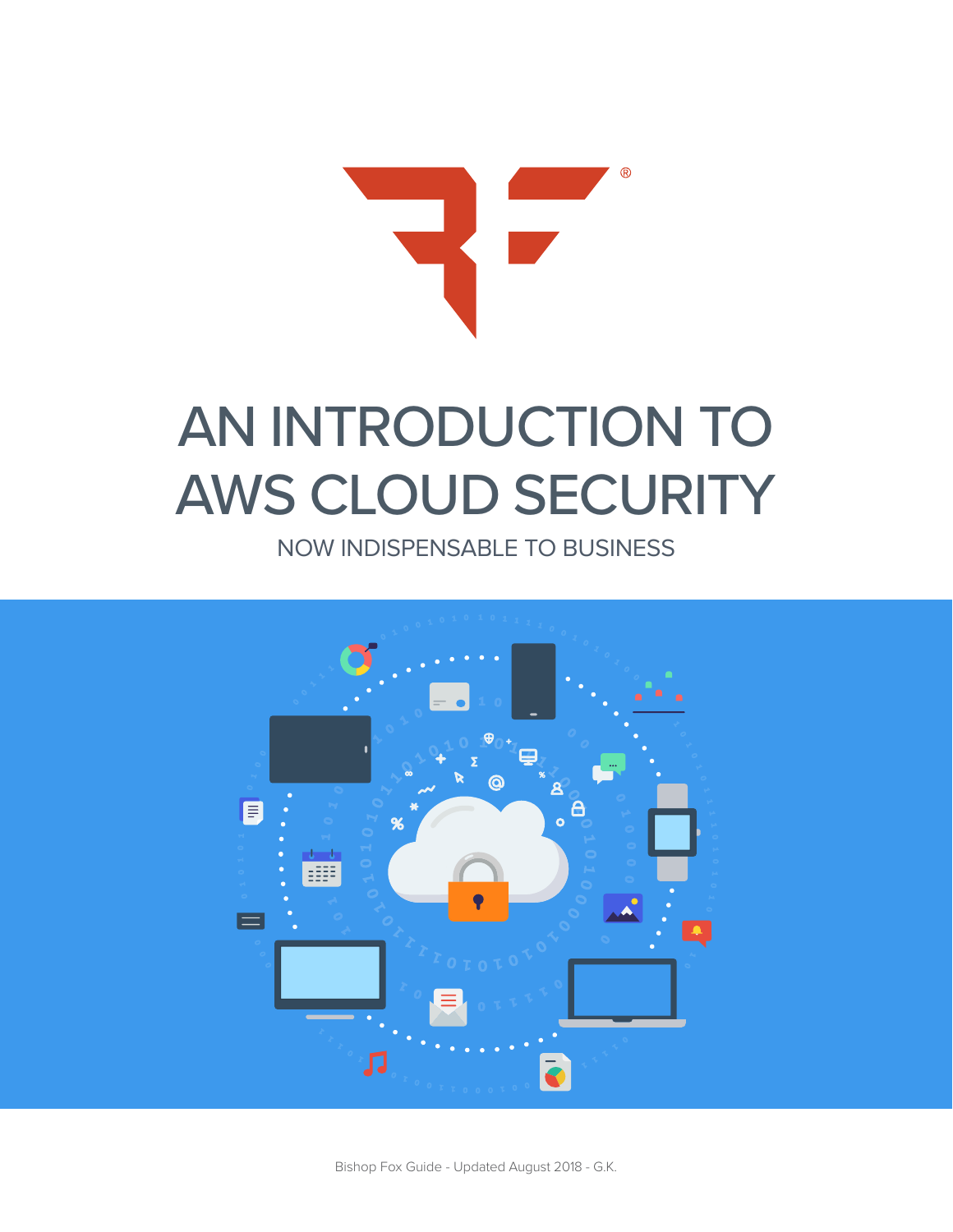# **CONTENTS**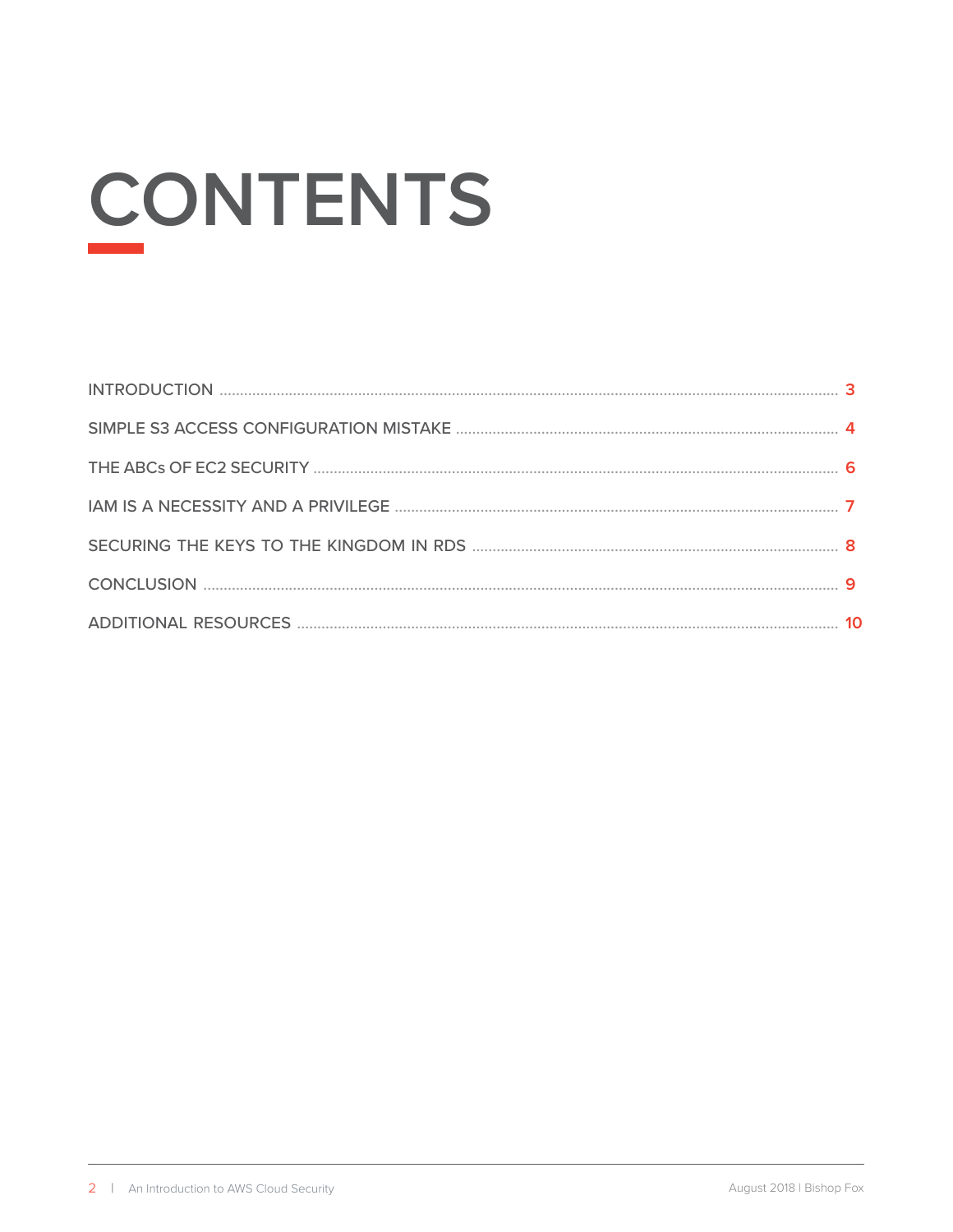### **INTRODUCTION**

Amazon Web Services (AWS) isn't the novelty it was a decade ago. Resource-intensive, computer-heavy work today flows upward from giant enterprises 24/7 to the nebulous cloud where its processed by virtual servers, stored in digital containers, and eventually returned in a manner that supports the bottom line of tens of thousands of businesses.

### **AWS IS INDISPENSABLE TO BUSINESS**

AWS is an indispensable part of business strategy for companies worldwide that make use of its infrastructure, platform, and software services. For example, giant pharmaceuticals slice into the time it takes to complete clinical trials on billion-dollar drugs by spinning up instance after instance on the AWS platform. Financial services organizations—including NASDAQ—host solutions on AWS that keep data secure and available while maintaining compliance with stringent industry regulations. Hundreds of other organizations store and share data through AWS, allowing not only insiders to collaborate safely on projects, but also business partners, vendors, and contractors.

#### **AWS SECURITY IS A**  SHARED RESPONSIBILITY

Security is no longer the barrier to adoption it once was with the cloud; gone is the hesitancy of sending business-critical data off to the cloud to have it

handled by third parties. Yet that doesn't relieve organizations from the responsibility of putting controls around their information and limiting access to it. Amazon may keep its data centers safe and the physical servers hosting millions and millions of virtual servers secure from hackers, but the onus on protecting data rests squarely on the AWS user's shoulders. This is the essence of Amazon's Shared Responsibility Model where it protects the infrastructure running its services while the customer is responsible for secure configurations of Elastic Compute Cloud EC2, for example, Amazon's infrastructure as a service offering.

This guide provides a brief introduction to securing Amazon Web Services installations, looking specifically at Amazon Simple Storage Service (S3), Elastic Compute Cloud (EC2), Identity and Access Management (IAM), and its Relational Database Service (RDS), the risks associated with each, and security best practices that should be followed to ensure the integrity of business data moving through each service.

### **AMAZON WEB SERVICE INSTALLATIONS**

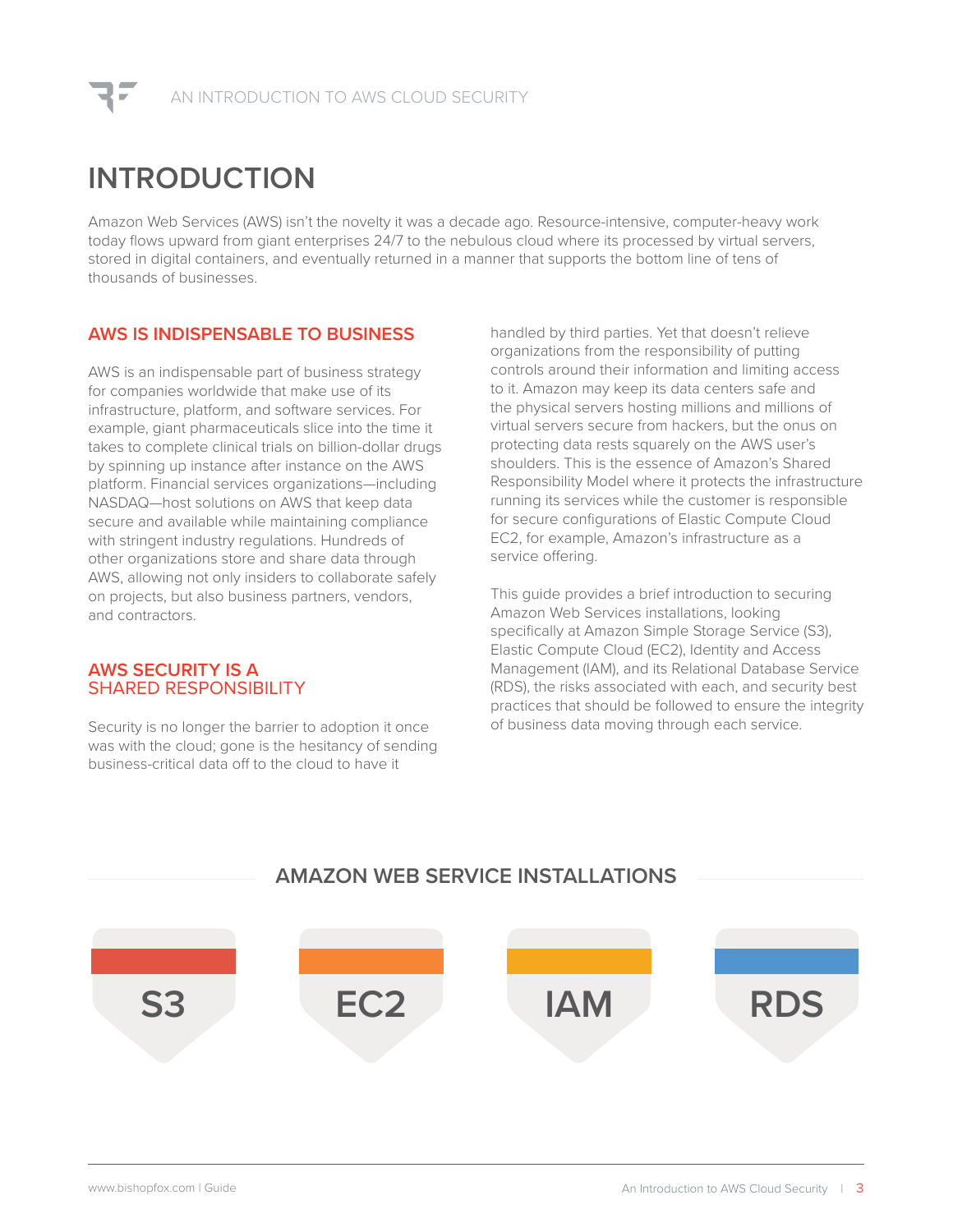### **SIMPLE S3 ACCESS** CONFIGURATION MISTAKE



Amazon Simple Storage Service, better known as S3, is one of the most popular abstracted AWS services, providing users with almost infinite storage and collaboration capabilities. For all of its convenience and efficiency, it's also one place where a whole lot of good can be undone by one simple mistake.

Massive S3 leaks have resulted in uncomfortable headlines for many companies, including some of the world's largest businesses, such as telecommunications giant Verizon and global management and consulting firm Accenture.

A Verizon partner failed to properly secure an S3 bucket and leaked personal information belonging to tens of millions of customers, while Accenture suffered what could have been a catastrophic leak of private encryption keys that could have been used to unlock private data for customers around the world.

### **AVOID ACCESS** CONFIGURATION MISTAKES

Simple mistakes, such as changing the default access configuration for an S3 bucket from private to public, were behind many of the leaks and forced organizations to re-evaluate the security of these installations and how to move forward. The scope of the risk posed by each leak is immeasurable. In each case, it's difficult to tell whether any of the data had been accessed or downloaded before the researchers stumbled upon it. Unless logging and other tracking had been turned on, it's nearly impossible to tell whether the exposed data had fallen into a malicious party's hands. Another commonality is that in many cases, a third party was responsible for the exposure. Data had been shared with a vendor, business partner, or contractor who needed a particular data set for a

project and uploaded it to Amazon S3 without proper security controls in place, largely for the sake of convenience and sharing among colleagues.

Amazon recommends that administrators provision access based on the principle of least privilege. AWS makes four routes available to users for access provisioning:

### **ROUTE 01**

### **IDENTITY AND ACCESS**  MANAGEMENT POLICIES (IAM)

Because of its ability to centrally manage access, IAM provides administrators with the strongest controls. It's advised to specify permissions in a policy, attach the policy to a group, and place users into groups to provide them with permissions. Policies should never directly apply to users because this would complicate management as the Amazon Web Services environment grows relative to its organization. In addition, use AWS managed policies rather than creating new ones. Many AWS managed policies exist that are intended to provide organizational roles with access according to the principle of least privilege.



#### ILLUSTRATION 01

Unscalable way to apply permissions at the user level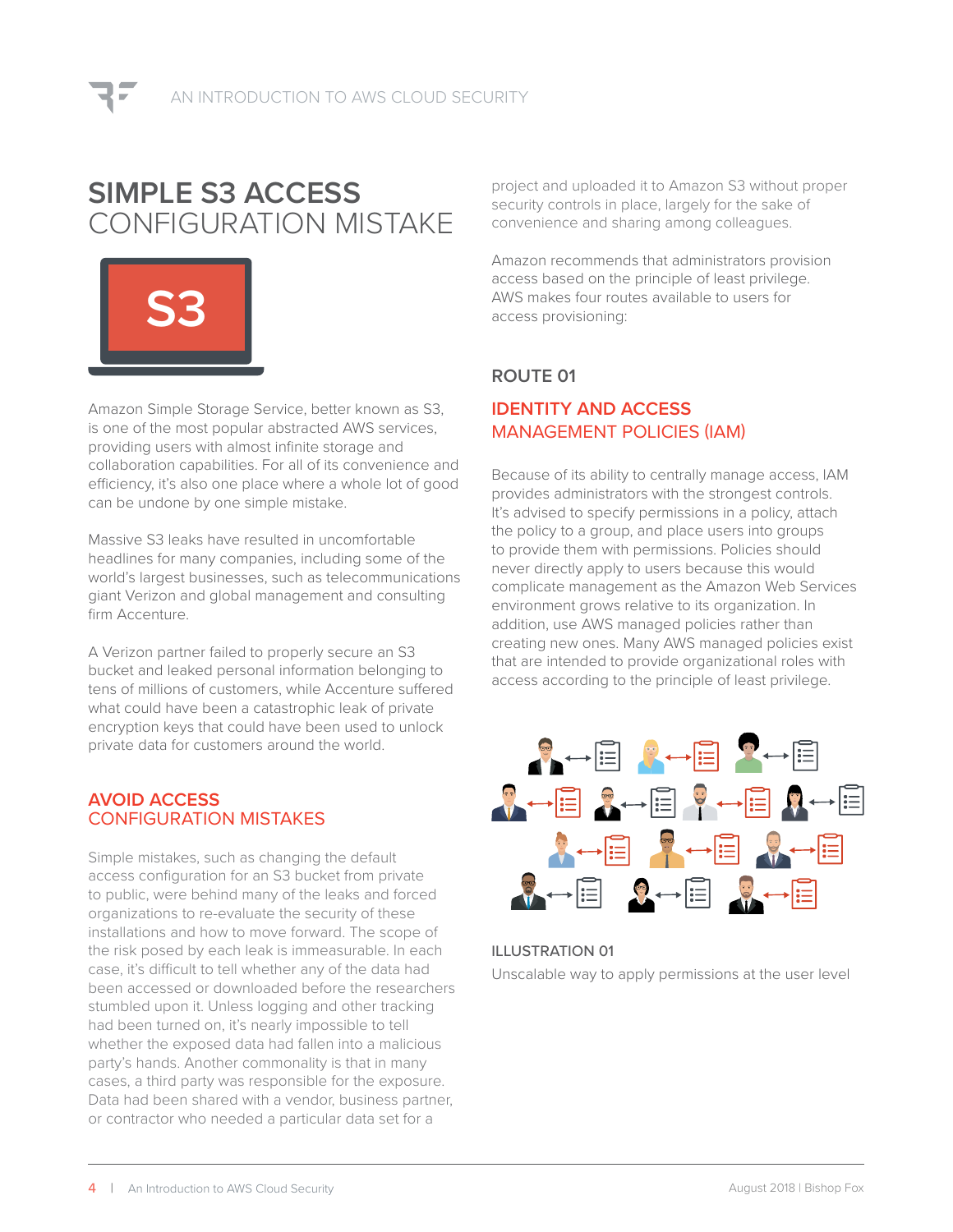

#### ILLUSTRATION 02

Advised way to specify permissions at the group level

### **ROUTE 02**

### **BUCKET ACCESS CONTROL LISTS**  (ACL) FOR S3 BUCKETS

ACLs grant the Amazon S3 Log Delivery group write-access to the bucket. To have Amazon S3 deliver access logs to a user's bucket, an admin will need to grant write permission on the bucket to the Log Delivery group. The only way to grant necessary permissions to the Log Delivery group is via a bucket ACL.

### **ROUTE 03**

#### **BUCKET POLICIES**

A bucket policy is applied to a bucket rather than a user or group, unlike an identity and access management policy. A bucket policy can be used to provide bucket access for another AWS account; IAM policies do not allow for cross-account access.

### **ROUTE 04**

### **OBJECTS ACCESS CONTROL LIST (ACL)**

Objects ACL for objects stored in a S3 bucket may also grant cross-account access to objects rather than buckets. Object ACLs should be used if access permissions need to vary between objects in a bucket in situations where cross-account access is required.

#### **AVOID CONTROL**  CONFIGURATION MISTAKES

Admins may also struggle with S3 controls known as Everyone and Authenticated User groups, which are quite similar despite their disparate names. Many newsworthy data leaks can be traced back to misconfigurations here, so it's advisable to proceed with caution. The confusion arises because the Authenticated User includes anyone authenticated to any AWS account, and not just an organizational AWS bucket. In other words, there is little difference between the "Everyone" and the "Authenticated Users" group because anyone can sign up for a free AWS account.



#### ILLUSTRATION 03

Authenticated User groups and Everyone groups are similar

If an S3 bucket is accessible to "Authenticated Users," all that someone needs to do is sign into their personal account and AWS will provide access to the S3 bucket objects. Alternatively, S3 buckets configured to grant access to the "Everyone" and the "Authenticated Users" groups can easily be accessed by an attacker via the AWS command line interface.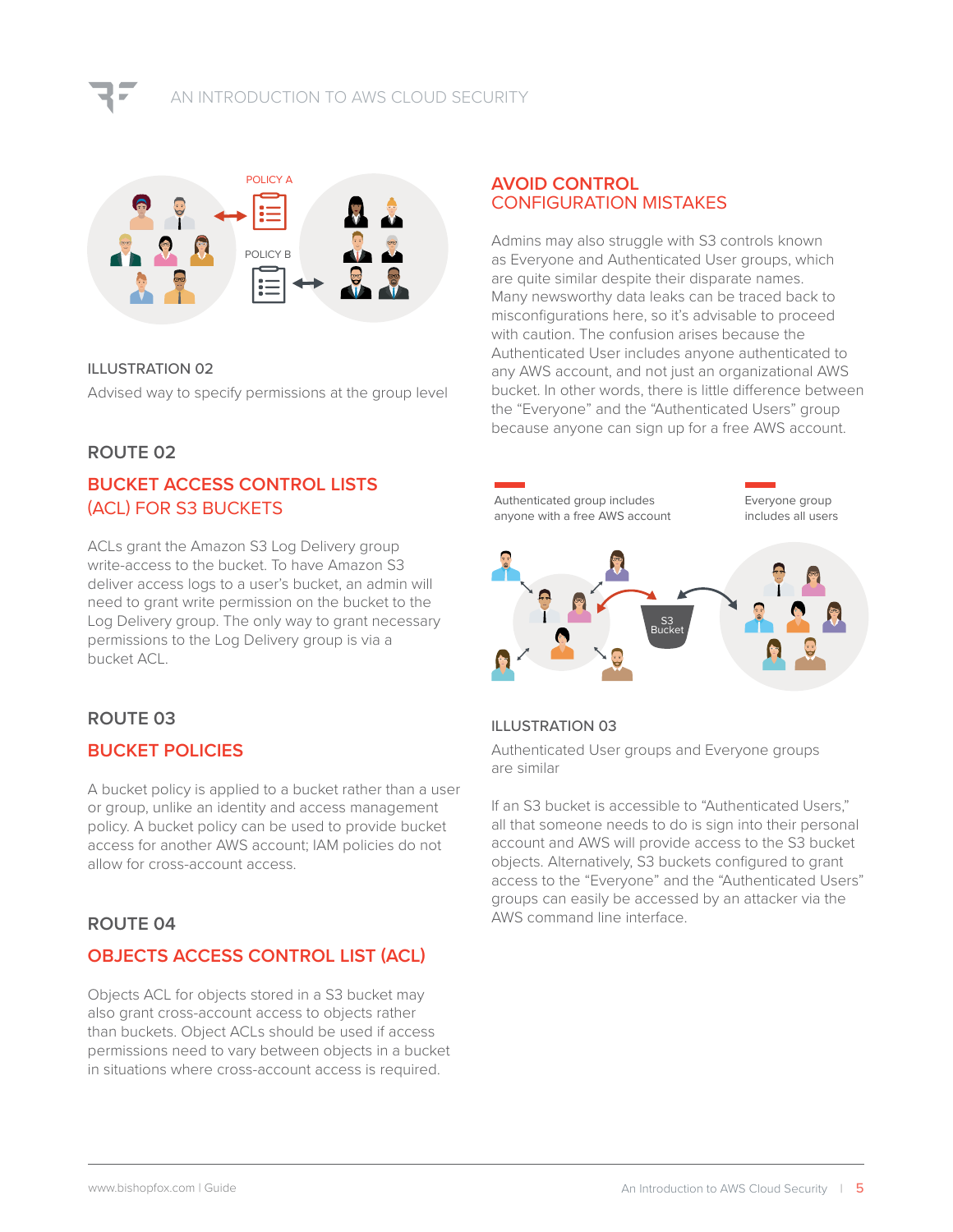### **THE ABCs** OF EC2 SECURITY



Another popular AWS service is Amazon Elastic Compute Cloud (EC2). EC2 is the web service that allows for users and organizations to spin up virtual servers called instances, which are configured through Amazon Machine Images (AMI) to run applications at scale. It's a utility pricing-based model where a company can run thousands of virtual servers and applications without the overhead costs involved with buying and managing expensive hardware.

### **EC2 SECURITY FALLS ON THE USER**

The security of EC2 instances falls on the user organization, and it's imperative to keep instances safe in order to maintain the integrity of data moving through the virtual servers. Security happens at obvious layers with EC2: at the operating system, the network, and at the data layer. At the guest OS layer, which lives on an Amazon-owned and managed physical server, the customer is responsible for management tasks including updates and security patches, as well as the security of applications and other software running on a virtual server, and the configuration of security groups, an Amazon tool that acts as a stateful firewall.

### **KEEP YOUR SECURITY GROUP TIGHT**

Security groups can be attached to an EC2 instance, and a good rule of thumb is the application of the principle of least privilege to all groups. This ensures services only communicate with other services required for a particular business function. Amazon recommends avoiding practices that expand the attack surface of a virtual infrastructure, such as exposing access to ports and IP addresses for testing for example; this a common practice with traditional on-premises firewalls.

Unlimited, or broad, external access can decrease the integrity of network segmentation and needlessly expose critical services to attackers.

In addition, our experience has shown that organizations often have public subnets, such as a guest wireless network, included in the 10.0.0.0/8 address range. If a security group with this level of access is attached to a resource containing sensitive resources, that resource has just been exposed to those on the guest wireless network, despite not containing a rule set that provides direct external access. The exposure of critical services can also result from unnecessary complexity. To minimize confusion (and complexity) with security groups, best practice is to ensure security groups are created and named based on business function while following an accepted naming convention, unused security groups are deleted, and all rules are removed from default security groups.

### **AVOID CONFUSION AND COMPLEXITY**

NAME GROUPS BASED ON BUSINESS FUNCTION REMOVE ALL RULES FROM DEFAULT GROUPS

FOLLOW A NAMING **CONVENTION** 

DELETE UNUSED SECURITY GROUPS

Security groups can also be used to restrict outbound access through the modification of the corresponding ruleset, though it's not often implemented. By default, all security groups have an outbound rule set that allows traffic using all protocols over all ports to all IP addresses (0.0.0.0/0). Updating outbound rules is every bit as simple as updating inbound rules once you understand which connections your applications need to make. Implementing restricted rule sets for both inbound and outbound traffic on your security groups is an excellent step towards a layered approach to protecting your environment.

Access to an EC2 instance, meanwhile, can be secured using Amazon EC2 key pairs, public-key cryptography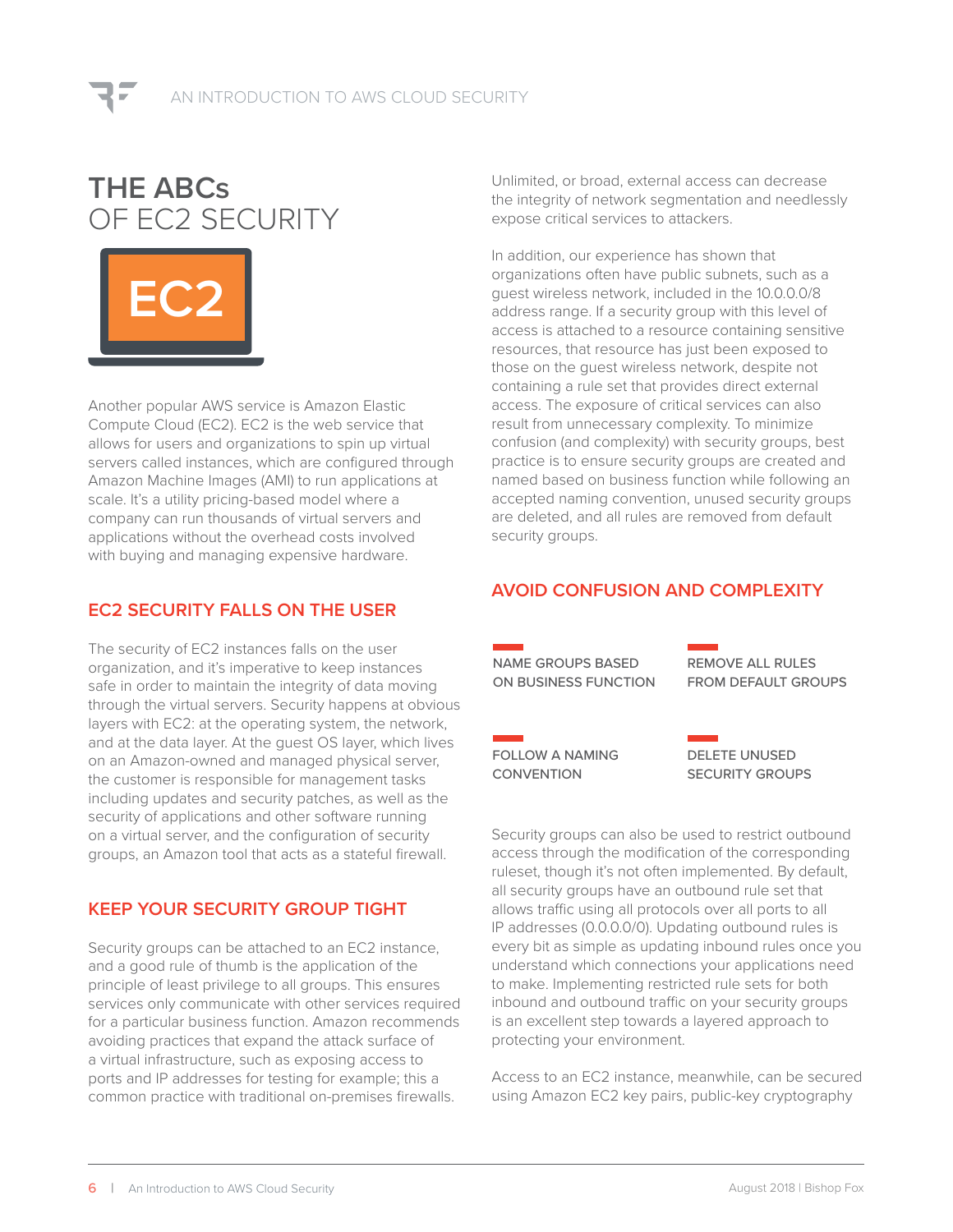that secures credentials used to authenticate users. Users must initially create a key pair, name it, and provide a private key that the user must securely store in order to connect to an instance; Amazon EC2 keys are 2048-bit RSA keys and users are allowed 5,000 key pairs per region. Creating key pairs is done through the Amazon console and is fairly straightforward under the Network & Security tab, but the critical part is properly saving the private key file. Key pair names must be provided when instances are launched, along with the corresponding private key each time a user connects. Amazon also allows organizations to import their own key pairs for EC2 that are created using thirdparty tools or standard programming language libraries. EC2 accepts imported keys in three formats:

| FORMAT 01             | FORMAT <sub>02</sub>  | FORMAT <sub>03</sub>   |
|-----------------------|-----------------------|------------------------|
| openSSH<br>public key | Base64<br>encoded DER | SHH public<br>key file |

Please note that DSA keys are not accepted by Amazon, only RSA.

### **SECURE SENSITIVE INFORMATION**

Another thing to consider is secure storage, particularly of sensitive information. Amazon provides Elastic Block Storage, a network-attached block-level storage service for EC2 in the form of EBS volumes, which are persistent data stores that support frequently updated storage. To back up this data, Amazon provides the ability to take snapshots of your EBS volumes. From these snapshots, you can create additional volumes, which are exact replicas of the original volume the snapshot was taken from.



ILLUSTRATION 04 EBS volumes attached to the main EC2 instance

### **ENCRYPT YOUR EBS VOLUMES**

An EBS snapshot can also be created automatically when creating an Amazon Machine Image (AMI) from an EC2 instance for each EBS volume attached to the instance. Similar to AMIs, snapshots can also be shared with others. They can even be made public, but this does create a risk because of the amount of sensitive data potentially contained in a snapshot. A quick and easy way to protect your organization from one of your admins attempting to share a snapshot is to encrypt them. Not only is this a best practice, but it prevents the snapshot from being shared publicly. Instead, when attempting to share an encrypted snapshot, it is a requirement to specify the AWS accounts that the data is meant to be shared with. In addition, AWS makes this an extremely easy process through the AWS console.

### **IAM IS A NECESSITY** AND A PRIVILEGE

**IAM**

Given the off-premises nature of cloud computing, secure access to virtual resources and data is paramount. AWS provides its Identity and Access Management (IAM) service to ensure only authenticated parties have permission to access services and data moving through your virtual machines. Organizations need to think about access in two ways: managing access to AWS and managing access to services.

### **MANAGING ACCESS TO AWS**

Management starts at AWS account creation and the generation of credentials for a user's root account, which operates outside the reach of IAM controls; this should be used sparingly and only by a predetermined set of privileged users. Day-to-day access should be managed through the IAM service, and access granted to users should be done according to the principle of least privilege, which states that users should have only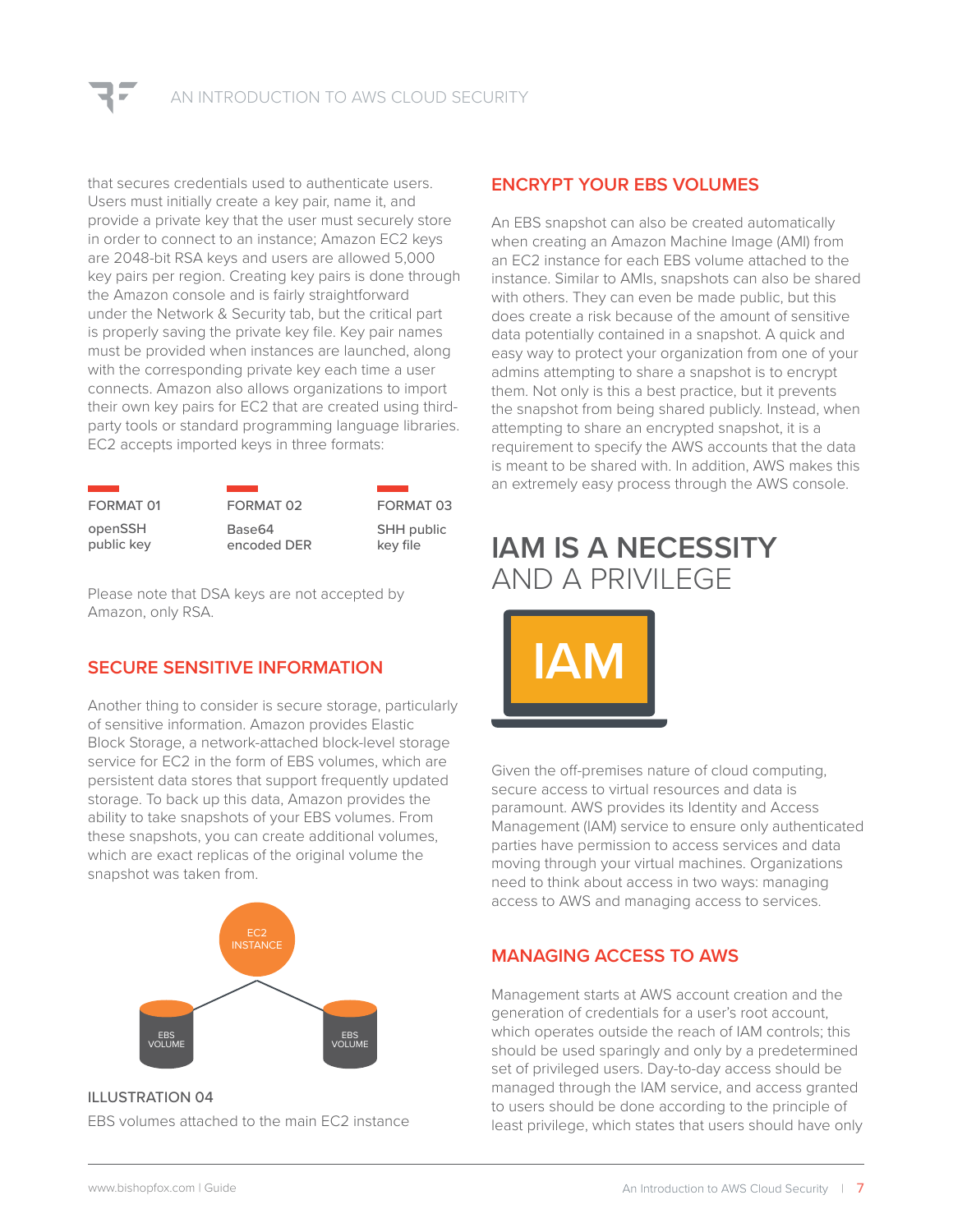the permissions required to satisfy the needs of their particular business role. The same principle should be applied for API access keys. When creating a new user, do not provide programmatic access by default. Programmatic access means that an access key ID and a secret access key are assigned to the user which can be used to issue AWS commands through the API. Not everyone needs this functionality so only assign API keys when a user's job function explicitly requires it.

### **USE 12 CHARACTER PASSWORDS & MFA**

The Amazon default password policy should also be changed immediately; it specifies a length of only six characters and no complexity requirements. NIST Special Publication 800-63-3 recommends a minimum of eight characters for privileged accounts, but since Amazon does not allow for the separate password policy designations of admin and user accounts, 12 is preferred. Complex passwords are not necessarily strong passwords; therefore, encourage users to choose passphrases that are considered secure and easier to remember. Also, passwords should not expire; this only encourages the poor practice of password reuse and less complex passwords being chosen because they are easier to remember. Instead, enforce multifactor authentication on accounts that can log into AWS.

### **MANAGING ACCESS TO SERVICES**

Access to services can be managed through IAM policies and groups, which define permissions granted to users and roles. Policies can be assigned to groups, for example, and users are then added to groups and absorb the policy. This centralizes the management of permissions around groups as opposed to individual users. If you create each group to fulfill the need of a specific job function, then updating permissions becomes very simple since everyone assigned to a given group should have the same job function. If a user changes job roles, they can now easily be granted new permissions by getting assigned to the relevant group or groups. In cases where a user requires special permissions unique to their specific role, AWS does still provide the ability to add policies directly to a user either by attaching an existing policy or creating an inline policy. Again though, best practice

is to manage user access through groups, so this is not recommended unless absolutely necessary.

### **TEST YOUR POLICIES**

Amazon provides a tool called the IAM policy simulator which can be used to test policies attached to roles or users, as well as resources such as S3 buckets, SQS queues, or Amazon Glacier Vaults, for example. Policies can be tested before they're implemented, and even under real-world scenarios by providing some context to a test such as dates or IP addresses.

### **SECURING THE KEYS** TO THE KINGDOM IN RDS

**RDS**

### **USE A MANAGED RELATIONAL DATABASE**

Amazon's Relational Database Service (RDS) is a web service that organizations may use to provision a cloud-based relational database. Organizations may use database software they're familiar with such as the open source MySQL, MariaDB, or PostgreSQL database, as well as proprietary software. The service manages backups, patching, failure and corruption detection, and recovery. Security should be the top priority given the criticality of a database to the business and the integrity of the data within.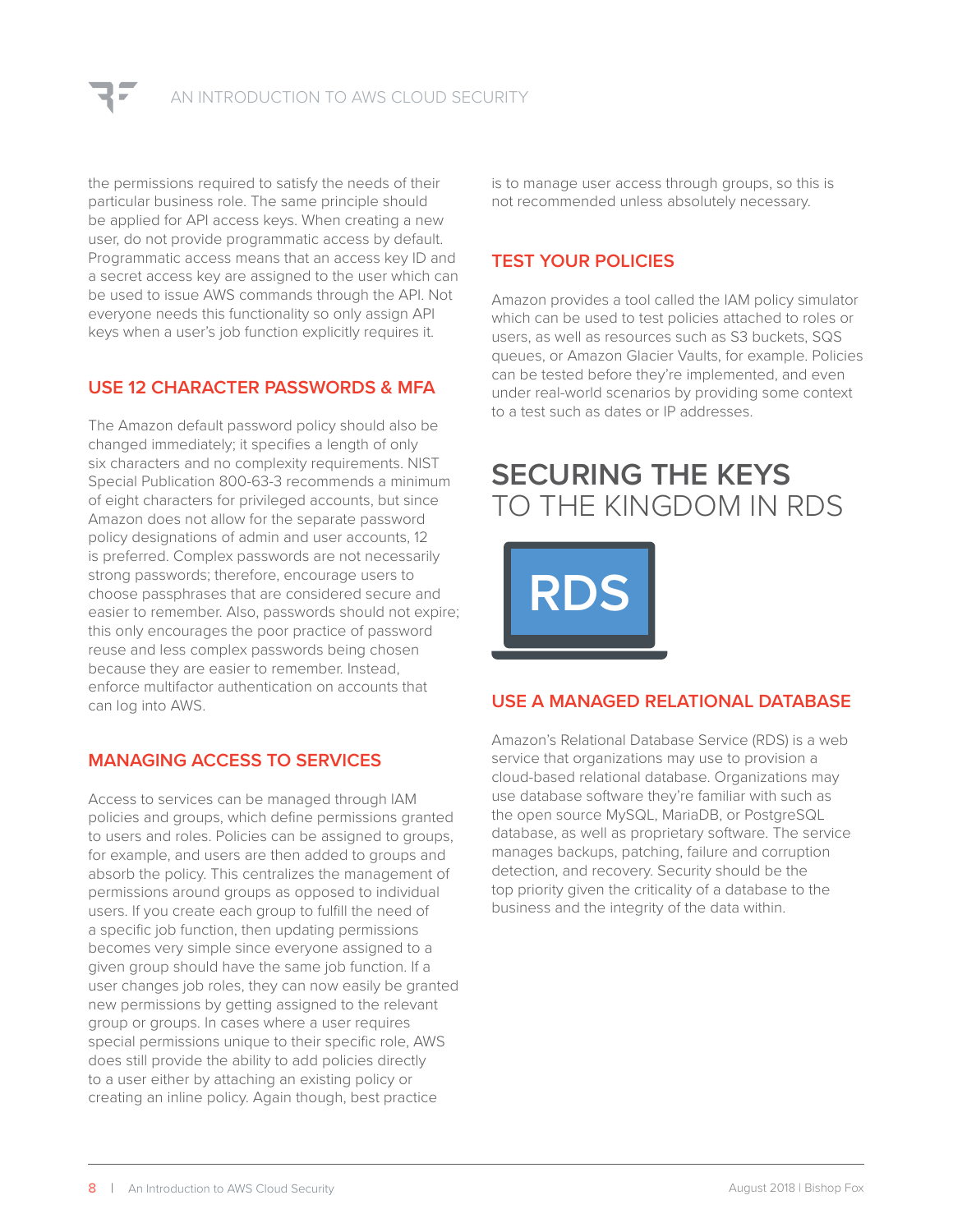### **SECURE THE CONNECTIONS**  TO YOUR DATABASES

Organizations need to start with secure, private connections to databases, especially from on-premises databases, via a virtual private network, for example. This allows an administrator to control, for example, the IP range and ports allowed to access the AWS RDS implementation. Databases can also be kept private and accessible only from within your organization's cloud infrastructure. If the decision is made to make a database public, restrictive security groups should be used to enhance controls.

Three types of security groups are used within Amazon RDS: DB security groups, which control access to EC2- Classic instances not in a virtual private cloud (VPC); a VPC security group controls access to instances inside a VPC; and an EC2 security groups that controls access to an EC2 instance.



A database administrator must also be assigned and granted necessary privileges, and AWS IAM policies should be used to assign access and administrative permissions. Default master users are given certain privileges for a particular instance with pre-defined roles such as superuser, administrator, or user, and privileges that allow that individual to create, update, drop, and manage connections and much more for all six database engines supported by RDS, including Oracle, Microsoft SQL Server, and Amazon Aurora, in addition to the previously mentioned open source databases.

### **SECURE DATA AT REST**

Securing data at rest is a crucial component of RDS security, which means encrypting data stored in RDS instances and snapshots at rest. Data is encrypted on the server that hosts your organization's RDS instance using AES-256. Once data is encrypted, Amazon RDS transparently manages authentication of access and decryption of data. All of this can be managed through the Amazon RDS console by choosing yes for Enable Encryption. Encryption is applied to the instance storage, and also to backups, snapshots, and readonly replicas. Encryption in transit is handled using SSL to secure the connection to all database engines supported by AWS RDS.

### **CONCLUSION**

The advantages afforded by cloud computing in many instances outweigh the enterprise's former dependence on managing and storing homegrown applications and services in a personal data center. Most organizations have migrated some percentage of applications to cloudbased service providers such as Amazon Web Services and are benefiting from the flexibility, utility billing, and security afforded by these platforms. Security in AWS is a shared responsibility with Amazon assuming care over the security of its infrastructure, while the user is responsible for the integrity and security of its data. Organizations that choose to migrate applications and data to the cloud must do so knowing how to manage access to cloud-based resources, as well as the security of network-based connections to data and servers processing that data, the protection of data at rest and in transit. While Amazon provides a number of tools and services to help with security, it's important to understand the set of security best practices specific to cloud-based security and how to best apply them to an AWS environment.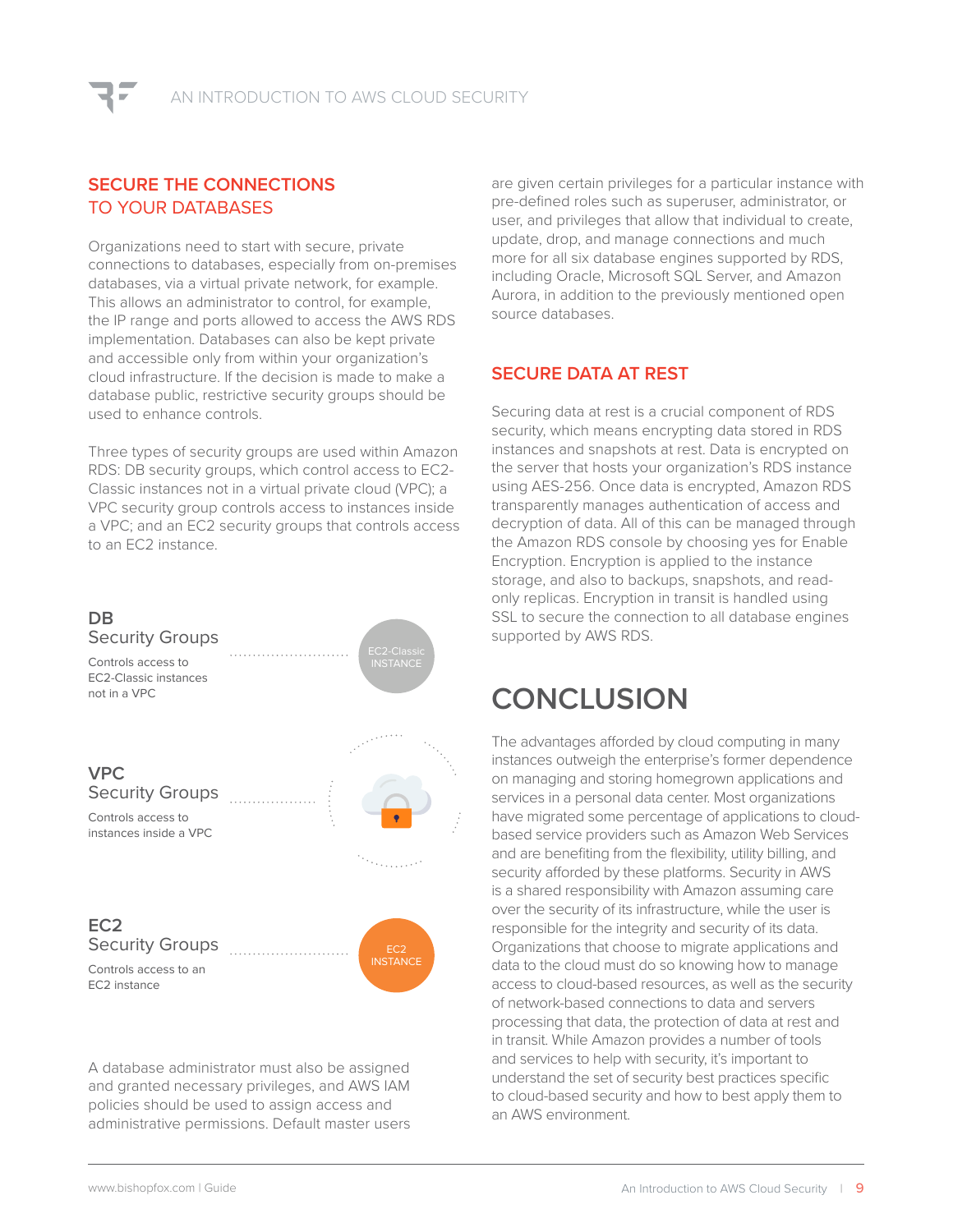### **ADDITIONAL RESOURCES**

- [AWS Security Best Practices Guide, August 2016](https://d1.awsstatic.com/whitepapers/Security/AWS_Security_Best_Practices.pdf)
- [Amazon EC2 Key Pairs](https://docs.aws.amazon.com/AWSEC2/latest/UserGuide/ec2-key-pairs.html
)
- [Access Control List \(ACL\) Overview](https://docs.aws.amazon.com/AmazonS3/latest/dev/acl-overview.html)
- [Amazon EC2 Security Groups for Linux Instances](https://docs.aws.amazon.com/AWSEC2/latest/UserGuide/using-network-security.html)
- [Shared Responsibility Model](https://aws.amazon.com/compliance/shared-responsibility-model/)
- [AWS Identity and Access Management \(IAM\)](https://aws.amazon.com/iam/)
- [AWS IAM Frequently Asked Questions](https://aws.amazon.com/iam/faqs/)
- [Testing IAM Policies with the IAM Policy Simulator](https://docs.aws.amazon.com/IAM/latest/UserGuide/access_policies_testing-policies.html)
- [Must-Know Features of Amazon RDS: Security & Encryption](https://n2ws.com/blog/security-compliance/features-amazon-rds-security-encryption)
- [Overview of Managing Access Permissions to Your Amazon RDS Resources](https://docs.aws.amazon.com/AmazonRDS/latest/UserGuide/UsingWithRDS.IAM.AccessControl.Overview.html)
- [Using Identity-Based Policies \(IAM Policies\) for Amazon RDS](https://docs.aws.amazon.com/AmazonRDS/latest/UserGuide/UsingWithRDS.IAM.AccessControl.IdentityBased.html)